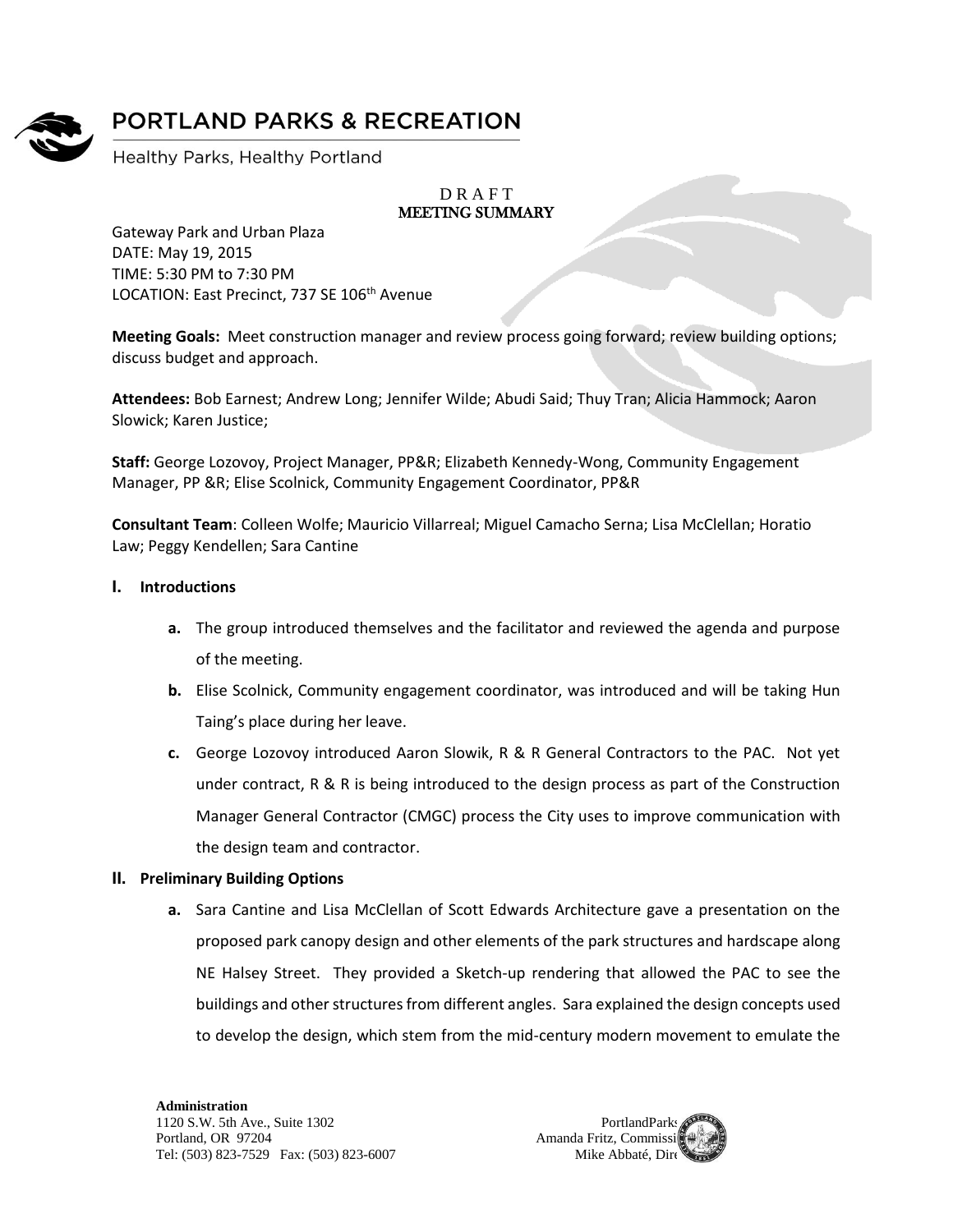characteristics of the neighborhood. The covered structure would serve the community for gatherings, programs. The bathroom doors were designed to face NE Halsey for public safety reasons. This is just the schematic stage. The next stage is design development, where the details will be worked out.

- **b.** There was group consensus on the provision of the canopy as an integral part of the park design. The importance of the canopy was expressed by the group as for comfort, rain and shade protection, a grand entry to draw people into the park, to maximize investments in the area, meet the needs for community building, and reduce the feeling of vulnerability. PAC members suggested the following: invest in a bigger gateway at Halsey and eliminate the smaller one, lower the canopy to a more human scale, make sure it is made of durable material, make sure it is unclimbable, provide lighting from dawn to dusk, find ways of preventing inappropriate behavior in the park.
- **c.** Upon a question about the visual view from the playground, the architect showed a computer graphic from that angle. Comments included making sure there is room to get into the bathrooms if the under-canopy area is crowded. Also make sure there is odor control, given the location of the bathroom doors. Eliminate hiding places. The project manager explained that a technical advisory committee will review the design for such things are compliance with codes, crime prevention through environmental design, transportation issues, ADA accessibility and more. Questions arose about the provision of bike lanes to access the park and bike racks in the park. PBOT has responsibility for bike lanes. Bike racks and other park furnishings are in the construction budget. There has also been a request for a flagpole in the design. This request will be considered by staff and the design team.
- **d.** Elizabeth Kennedy-Wong introduced the long term care of the park by community members. This may be a "Friends of Gateway Park" group or other entity. The City Crime Prevention Coordinator for the neighborhood would be able to help with organizing and information. After the park is constructed, the City's Park Rules will apply and there will be enforcement capability.
- **III. Budget Discussion:** George Lozovoy told the group that the most recent cost numbers show that the park design as presented (with the canopy) can be constructed within budget. Colleen Wolfe of PLACE explained the cost reduction efforts taken to get the project within budget, such as narrowing hardscape areas without compromising accessibility. There are many cost factors that could change

Final Gateway PAC 5 Summary Notes May 19, 2015 as the design development and construction estimates move through the process, but if anything

2